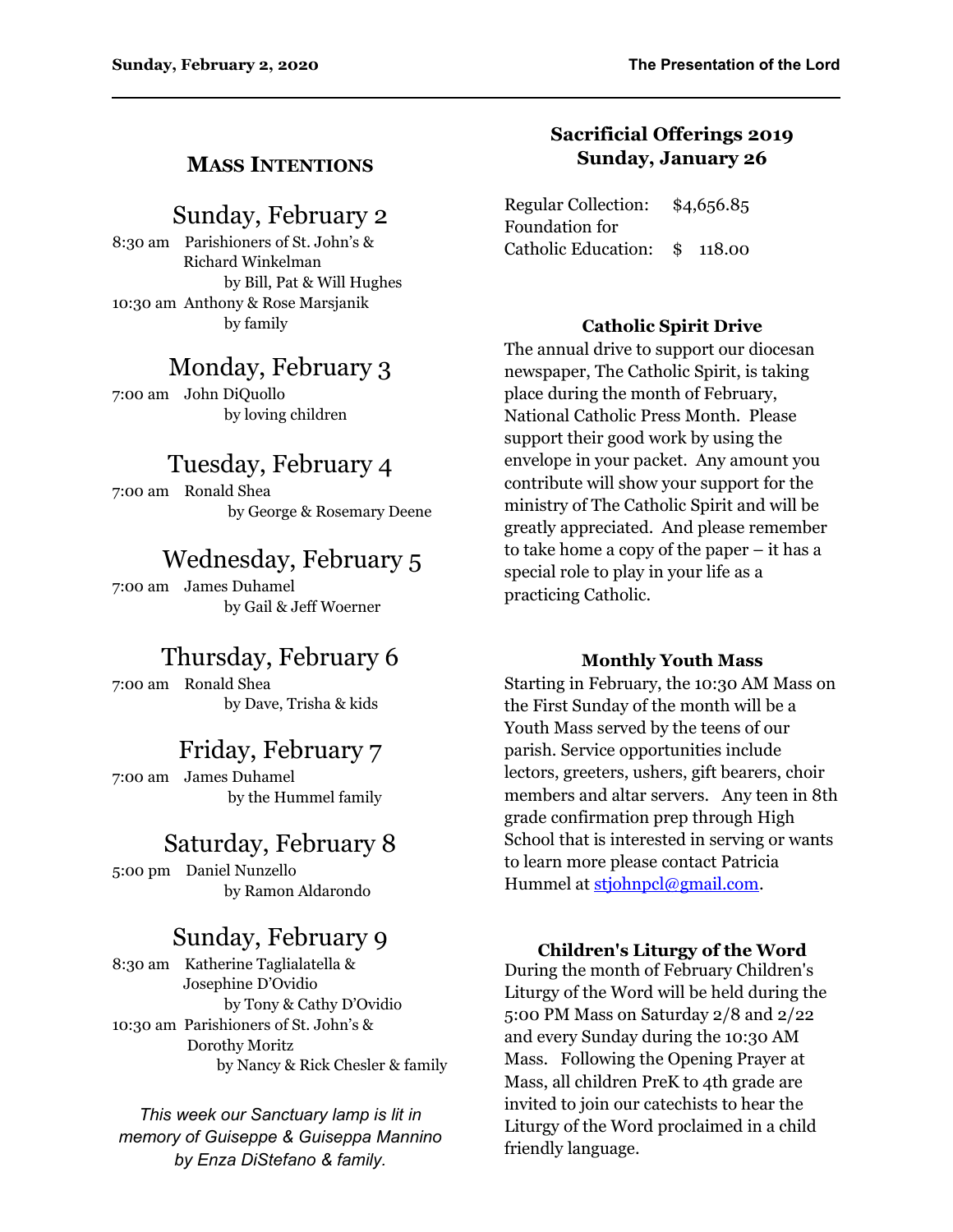#### **St. John Food Pantry**

Our Food Pantry is in need of the following: dry pasta, rice, cereal, canned tuna and chicken, low/no sugar canned fruit, no/low sodium canned vegetables and soups, tomato sauce and fruit juice. Food donations support our parish food pantry, for our neighbors in need as well as FISH Food Pantry on New Market Road in Piscataway. Thank you for your continuous generosity.

#### **Social Concerns**

Do you know a needy person or family? Could one of your neighbors benefit from assistance with food and/or other essentials? Please call the Parish Center, 732-968-2621, in confidence, and we will do whatever we can to help. Please continue to bring men's toiletries, tooth brushes, and large and medium thongs or slippers for the Ozanam Men's Shelter. Articles may be left in the vestibule. Thanks for not forgetting the "guys".

#### **Stewardship: A Way of Life**

"*…they took him up to Jerusalem to present him to the Lord...*"*LUKE 2:22*

How seriously do you take being a Catholic? Is "being Catholic" something I just do when I attend Sunday Mass or attend one of my parish functions? It's easy to be Catholic then; it's harder to be Catholic when I am out in the world. Would someone recognize you as a Catholic by the way you act, dress and talk? How do you present yourself to the Lord and to others? We are thankful for the efforts of

#### **Time Is Running Out!**

Next Saturday, February  $8<sup>th</sup>$ , from 6:00pm – 11:00pm, is the Eighth Annual Casino Night. There are still a few tickets left for purchase. Admission is \$35 in and includes a \$70 chip voucher, hors d'oeuvres, soft drinks, coffee and desserts. The event is BYOB. You can also purchase 50-50 tickets for \$5. Tickets are available after Mass this weekend. For more details on the event, please see our website.



**Prayers for Our Service Members** Please pray for the

following parishioners who are currently serving in the Military:

- **U.S. Navy Reserve Lt. Michael Bartilotti**
- **U.S. Army Pvt. Luke Harshaney**
- **U.S. Army Pvt. Raymond C. Pizzigoni**
- **U.S. Coast Guard Lt. Ed Sella**
- **U.S. Army Staff Sgt. Paul Frabizzio**
- **U.S. Marine Mer. Cpl. Thomas Tyler Lizak**
- **U.S. Army Pfc. Sean Parente**
- **U.S. Marine Pvt. Dante Parente**
- **U.S. Army 2nd Lt. Casey Wenzel**
- **U.S. Army Spec. 4 Timothy Francisco**
- **U.S. Marine LCpl. Stephen Wright**
- **U.S. Marine Pvt. José Citron**

If there are any other military members you would like to be included in our prayers, please contact the Parish Office.

Our Lectors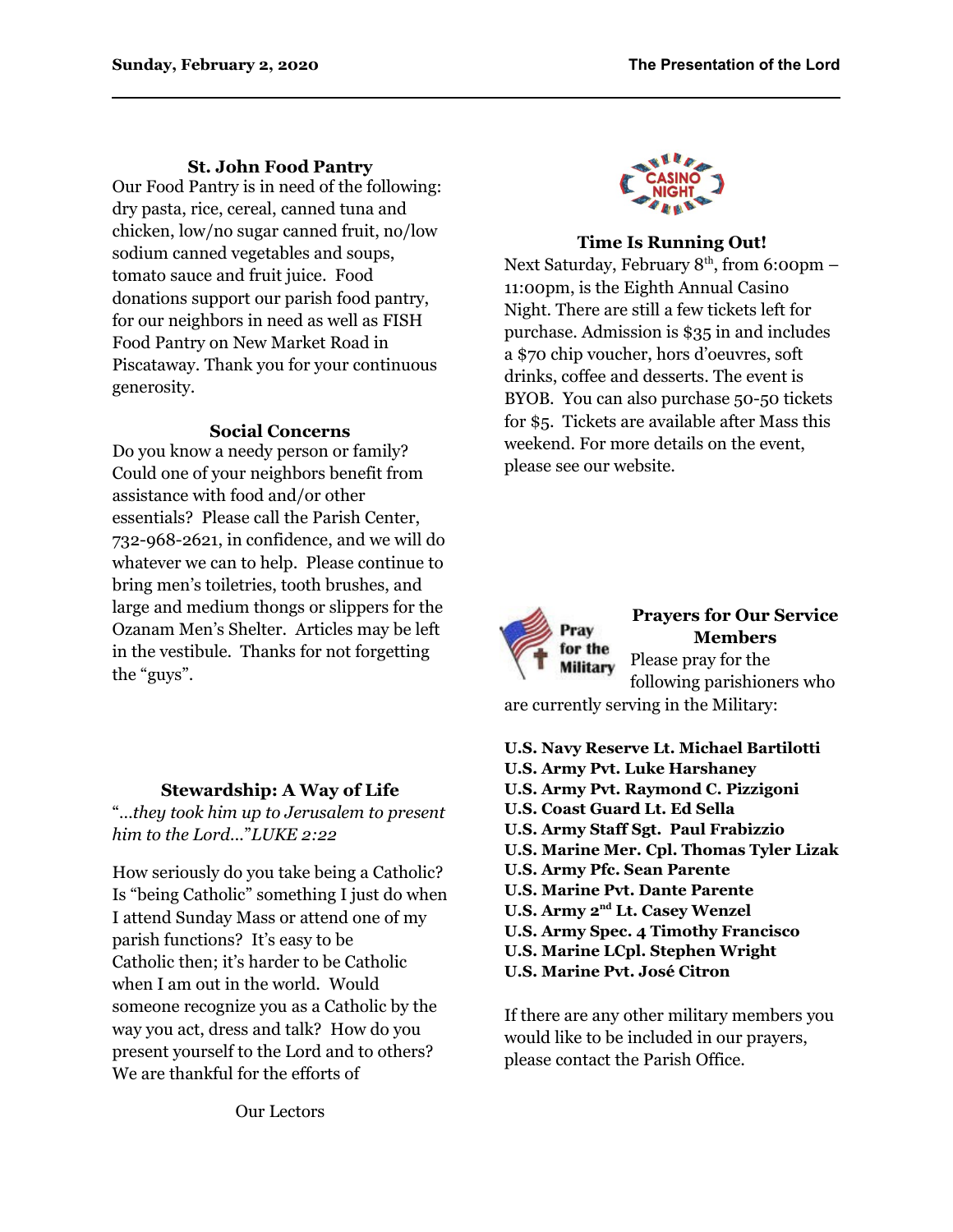**Catholic Daughters Meeting**

Court Regina Coeli #940 of the Catholic Daughters of the Americas will meet on Sunday February 9, 2020 at 2 pm in St. John's Auditorium. We are looking forward to many exciting activities. Come and see what we do. Dues are \$25.00. We look forward to women sharing more ways to help in the community and support those in need. For more information please contact Beth Willoughby at [bethlby72@verizon.net.](mailto:bethlby72@verizon.net)

#### **Blue Army First Friday Devotion**

Begin your new year with Our Lord. Honor his request to St. Margaret Alacoque to spread devotion in the world for nine First Fridays, beginning Friday, February 7, in reparation for the offenses against his Most Sacred Heart. Please join us - the world needs this. Confessions 10:00 am; Holy Rosary 11:30; Mass 12:00 N; Exposition 12:45; Benediction 1:30. Blue Army Shrine, 674 Mt. View Rd. E, Asbury, NJ 08802 908- 689-1700, ex. 224.



# **Choral Reading Session**

The Metuchen Chapter of the National Association of Pastoral Musicians will hold a Choral Reading Session with World Library

Publications (WLP) on Sunday, February 9 from 2:30 p.m. - 4 p.m. at Mary, Mother of God Parish,

157 South Triangle Road, Hillsborough. There is no cost to attend. We will welcome WLP clinician MaryBeth Kunde-Anderson to share new music and songs with us. Participants MUST register by February 2 to receive a packet of music. To register, visit diometuchen.org/NPM

### **Mount Saint Mary House of Prayer**

### **'Speak the Truth in a Million Voices. It is Silence That Kills.**"

Are you feeling overwhelmed by all the turmoil in our world? St. Catherine of Siena helps us find inspiration for these troubling times. Wed., Feb. 5, 7-9 p.m. (\$20-\$30 as you are able) Presenter: Laura M. Arvin, OP

### **Ho Hum, It's Lent Again. Make This Year Count**.

Come for a day of personal and communal reflection that will help you enter this season through the images and scripture of Lent. Lunch is included. Sat., Feb. 29, 10 a.m.-3 p.m. (\$50-\$60 as you are able) Presenter: Honora Nolty, OP. Sr. Honora is an Associate Director at RENEW International.

### **Immaculata HS Memorial Mass**

Immaculata High School will host its Annual Memorial Mass on Sunday, February, 23, 2020 at the Immaculata Gym at 1 p.m. This Mass, which has been celebrated annually for 16 years, remembers all alumni, teachers, religious, and students who ever went to the high school and have passed away. This moving liturgy is well attended by families and classmates. To see the list of deceased, go to [https://www.immaculatahighschool.org/Us](https://www.immaculatahighschool.org/UserFiles/Servers/Server_95331/File/Advancement/Alumni/deceased_list.pdf) [erFiles/Servers/Server\\_95331/File/](https://www.immaculatahighschool.org/UserFiles/Servers/Server_95331/File/Advancement/Alumni/deceased_list.pdf) [Advancement/Alumni/deceased\\_list.pdf](https://www.immaculatahighschool.org/UserFiles/Servers/Server_95331/File/Advancement/Alumni/deceased_list.pdf). If you plan to go to this Mass, please RSVP by [https://www.immaculatahighschool.org/](https://www.immaculatahighschool.org/advancement/events/spartan_memorial_mass) [advancement/events/spartan\\_memorial\\_m](https://www.immaculatahighschool.org/advancement/events/spartan_memorial_mass) [ass](https://www.immaculatahighschool.org/advancement/events/spartan_memorial_mass).